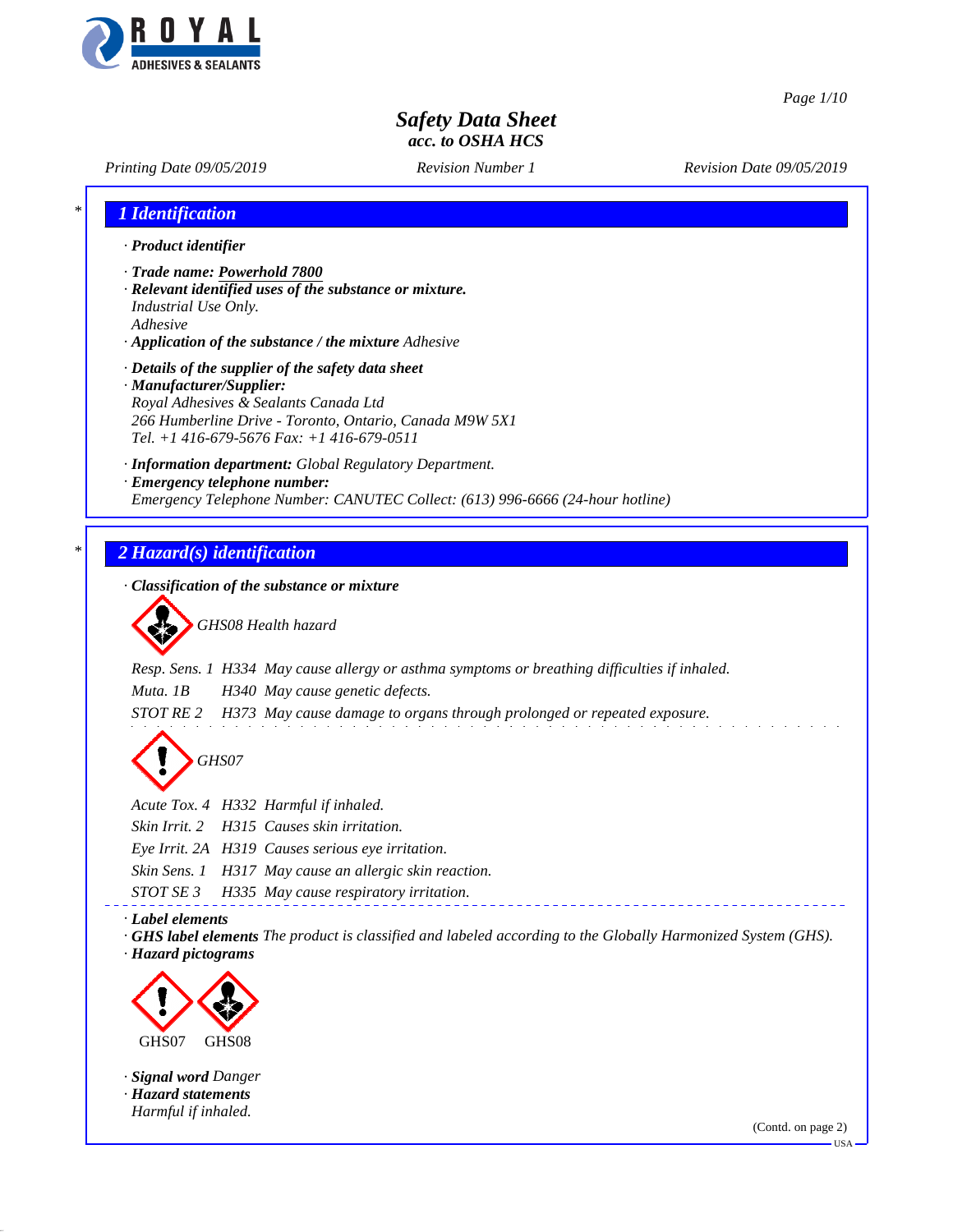*Printing Date 09/05/2019 Revision Number 1 Revision Date 09/05/2019*

### *Trade name: Powerhold 7800*

|                                    |                                                                                                                | (Contd. of page 1) |
|------------------------------------|----------------------------------------------------------------------------------------------------------------|--------------------|
| Causes skin irritation.            |                                                                                                                |                    |
| Causes serious eye irritation.     |                                                                                                                |                    |
|                                    | May cause allergy or asthma symptoms or breathing difficulties if inhaled.                                     |                    |
|                                    | May cause an allergic skin reaction.                                                                           |                    |
| May cause genetic defects.         |                                                                                                                |                    |
|                                    | May cause respiratory irritation.                                                                              |                    |
|                                    | May cause damage to organs through prolonged or repeated exposure.                                             |                    |
| · Precautionary statements         |                                                                                                                |                    |
|                                    | Obtain special instructions before use.                                                                        |                    |
|                                    | Do not handle until all safety precautions have been read and understood.                                      |                    |
|                                    | Do not breathe dust/fume/gas/mist/vapors/spray.                                                                |                    |
|                                    | Wash thoroughly after handling.                                                                                |                    |
|                                    | Use only outdoors or in a well-ventilated area.                                                                |                    |
|                                    | Contaminated work clothing must not be allowed out of the workplace.                                           |                    |
|                                    | Wear protective gloves/protective clothing/eye protection/face protection.                                     |                    |
|                                    | [In case of inadequate ventilation] wear respiratory protection.                                               |                    |
|                                    | If on skin: Wash with plenty of water.                                                                         |                    |
|                                    | IF INHALED: Remove person to fresh air and keep comfortable for breathing.                                     |                    |
|                                    | If in eyes: Rinse cautiously with water for several minutes. Remove contact lenses, if present and easy to do. |                    |
| Continue rinsing.                  |                                                                                                                |                    |
|                                    | IF exposed or concerned: Get medical advice/attention.                                                         |                    |
|                                    | Call a poison center/doctor if you feel unwell.                                                                |                    |
|                                    | Specific treatment (see on this label).                                                                        |                    |
|                                    | Get medical advice/attention if you feel unwell.                                                               |                    |
|                                    | Take off contaminated clothing and wash it before reuse.                                                       |                    |
|                                    | If skin irritation or rash occurs: Get medical advice/attention.                                               |                    |
|                                    | If eye irritation persists: Get medical advice/attention.                                                      |                    |
|                                    | If experiencing respiratory symptoms: Call a poison center/doctor.                                             |                    |
|                                    | Wash contaminated clothing before reuse.                                                                       |                    |
|                                    | Store in a well-ventilated place. Keep container tightly closed.                                               |                    |
| Store locked up.                   |                                                                                                                |                    |
|                                    | Dispose of contents/container in accordance with local/regional/national/international regulations.            |                    |
| · Classification system:           |                                                                                                                |                    |
| $\cdot$ NFPA ratings (scale 0 - 4) |                                                                                                                |                    |
|                                    | $Health = 2$                                                                                                   |                    |
|                                    | $Fire = 0$                                                                                                     |                    |
|                                    | $Reactivity = 0$                                                                                               |                    |
|                                    |                                                                                                                |                    |
| HMIS-ratings (scale 0 - 4)         |                                                                                                                |                    |
| <b>HEALTH</b>                      | $^{\ast 2}$                                                                                                    |                    |
|                                    | $Health = *2$                                                                                                  |                    |
| <b>FIRE</b>                        | $Fire = 0$<br> 0                                                                                               |                    |
|                                    | <b>PHYSICAL HAZARD</b> $\boxed{0}$ <i>Physical Hazard</i> = 0                                                  |                    |
| $\cdot$ Other hazards              |                                                                                                                |                    |
|                                    | · Results of PBT and vPvB assessment                                                                           |                    |
| · PBT: Not applicable.             |                                                                                                                |                    |
| $\cdot v$ PvB: Not applicable.     |                                                                                                                |                    |
|                                    |                                                                                                                |                    |
|                                    |                                                                                                                |                    |
|                                    | <b>3 Composition/information on ingredients</b>                                                                |                    |
|                                    |                                                                                                                |                    |
|                                    | · Chemical characterization: Mixtures                                                                          |                    |
|                                    |                                                                                                                |                    |

*· Description: Mixture*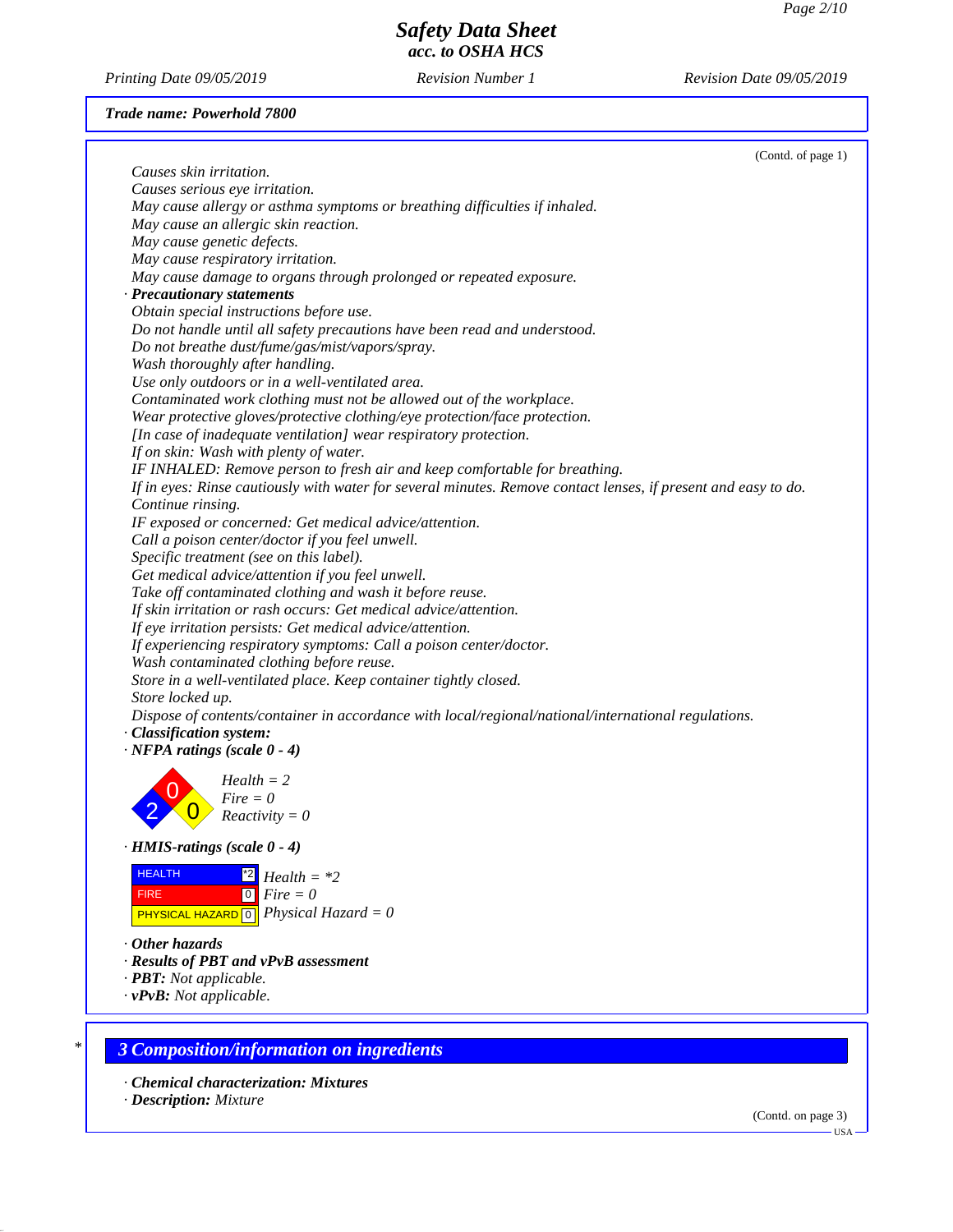(Contd. of page 2)

## *Safety Data Sheet acc. to OSHA HCS*

*Printing Date 09/05/2019 Revision Number 1 Revision Date 09/05/2019*

*Trade name: Powerhold 7800*

*· Hazardous components:*

| <b>Here</b> we we componented. |                                                                                 |                          |  |
|--------------------------------|---------------------------------------------------------------------------------|--------------------------|--|
|                                | $64742-48-9$ Naphtha (petroleum), hydrotreated heavy                            | $\vert 2.5 - 10\% \vert$ |  |
|                                | 101-68-8 $\vert$ 4,4'-methylenediphenyl diisocyanate                            | $2.5 - 10\%$             |  |
|                                | 9016-87-9 diphenylmethanediisocyanate, isomeres and homologues {polymer exempt} | $12.5 - 10\%$            |  |

### *\* 4 First-aid measures*

### *· Description of first aid measures*

*· After inhalation:*

*Supply fresh air or oxygen; call for doctor.*

*In case of unconsciousness place patient stably in side position for transportation.*

- *· After skin contact: Immediately wash with water and soap and rinse thoroughly.*
- *· After eye contact:*

*Rinse opened eye for several minutes under running water. If symptoms persist, consult a doctor.*

- *· After swallowing: Do not induce vomiting; immediately call for medical help.*
- *· Information for doctor:*

*· Most important symptoms and effects, both acute and delayed No further relevant information available.*

*· Indication of any immediate medical attention and special treatment needed*

*No further relevant information available.*

### *\* 5 Fire-fighting measures*

- *· Extinguishing media*
- *· Suitable extinguishing agents:*

*CO2, extinguishing powder or water spray. Fight larger fires with water spray.*

*Use fire fighting measures that suit the environment.*

- *· Special hazards arising from the substance or mixture No further relevant information available.*
- *· Advice for firefighters*

*Firefighters use standard protective equipment including flame retardant coat, helmet with face shield, gloves, rubber boots, and in enclosed spaces, SCBA.*

*· Protective equipment: Protective clothing and respiratory protective device.*

### *\* 6 Accidental release measures*

- *· Personal precautions, protective equipment and emergency procedures Wear protective equipment. Keep unprotected persons away. Ensure adequate ventilation*
- *· Environmental precautions: Do not allow to enter sewers/ surface or ground water.*
- *· Methods and material for containment and cleaning up:*
- *Use neutralizing agent.*

*Absorb with liquid-binding material (sand, diatomite, acid binders, universal binders, sawdust). Dispose of contaminated material as waste in accordance with federal state and local regulations. Ensure adequate ventilation.*

*· Reference to other sections*

*Neutralization solutions:*

*1. A mixture of 90% water. 3-8% ammonium hydroxide or concentrated ammonia, and 2% liquid detergent. 2. A mixture of 80% water, 20% non-ionic surfactant.*

*Apply solution. Wait 15 minutes. Collect in open-head container. Re-apply until surface is decontaminated. Apply drum lid but DO NOT secure. Let containers vent for 72 hours allowing carbon dioxide to escape. Secure drum lid.*

(Contd. on page 4)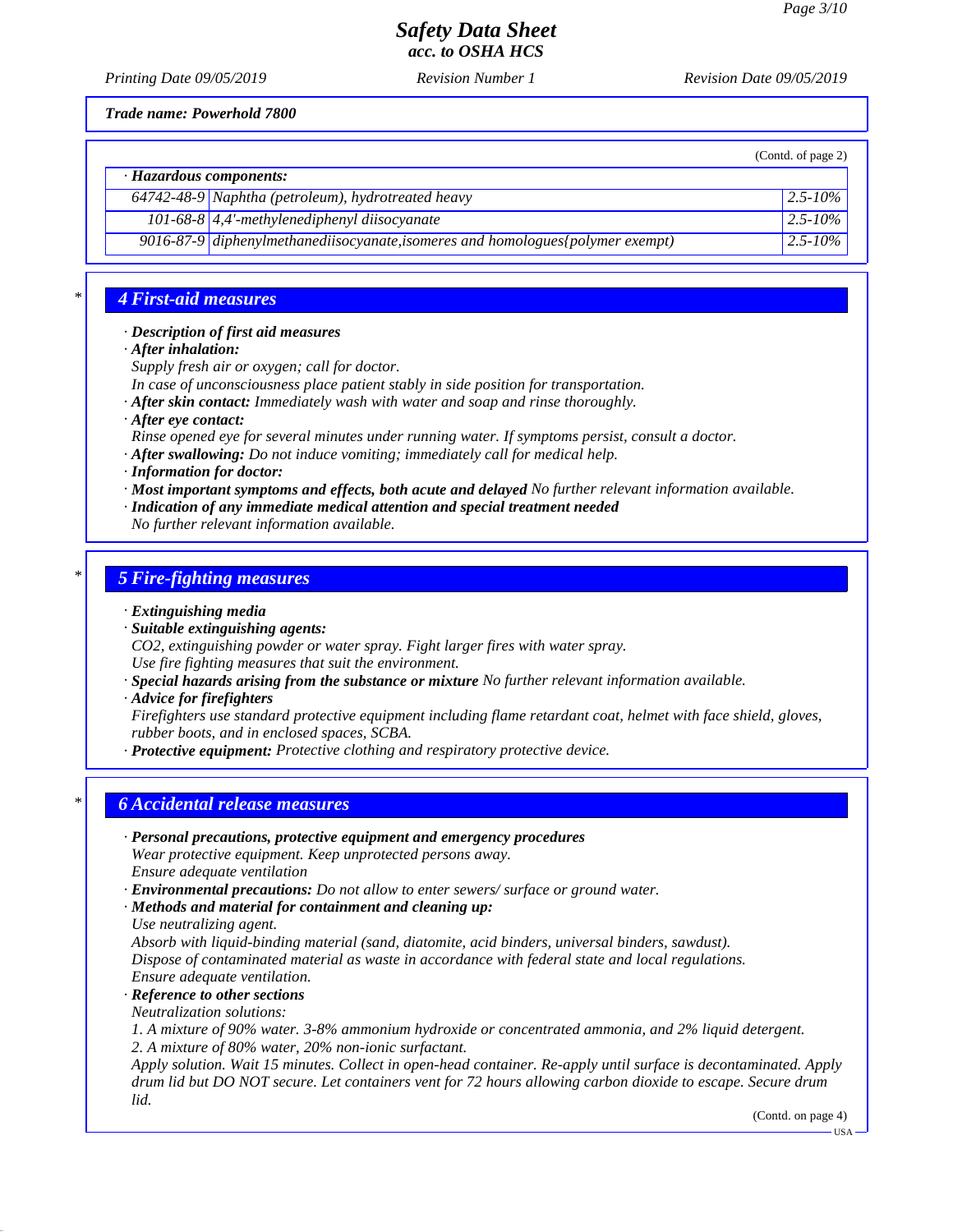*Printing Date 09/05/2019 Revision Number 1 Revision Date 09/05/2019*

*Trade name: Powerhold 7800*

|                | See Section 7 for information on safe handling.<br>See Section 8 for information on personal protection equipment.<br>See Section 13 for disposal information.<br>· Protective Action Criteria for Chemicals | (Contd. of page 3)              |
|----------------|--------------------------------------------------------------------------------------------------------------------------------------------------------------------------------------------------------------|---------------------------------|
| $\cdot$ PAC-1: |                                                                                                                                                                                                              |                                 |
|                | 64742-48-9 Naphtha (petroleum), hydrotreated heavy                                                                                                                                                           | 350 mg/m <sup>3</sup>           |
|                | 101-68-8 $\vert 4,4 \rangle$ -methylenediphenyl diisocyanate                                                                                                                                                 | $\sqrt{0.45}$ mg/m <sup>3</sup> |
|                | 9016-87-9 diphenylmethanediisocyanate, isomeres and homologues (polymer exempt)                                                                                                                              | $0.15 \, mg/m^3$                |
| $\cdot$ PAC-2: |                                                                                                                                                                                                              |                                 |
|                | 64742-48-9 Naphtha (petroleum), hydrotreated heavy                                                                                                                                                           | $1,800$ mg/m <sup>3</sup>       |
|                | 101-68-8 $ 4,4'$ -methylenediphenyl diisocyanate                                                                                                                                                             | 5 $mg/m^3$                      |
|                | 9016-87-9 diphenylmethanediisocyanate, isomeres and homologues (polymer exempt)                                                                                                                              | 3.6 $mg/m^3$                    |
| $\cdot$ PAC-3: |                                                                                                                                                                                                              |                                 |
|                | $64742-48-9$ Naphtha (petroleum), hydrotreated heavy                                                                                                                                                         | $40,000$ mg/m <sup>3</sup>      |
|                | 101-68-8 $\vert$ 4,4'-methylenediphenyl diisocyanate                                                                                                                                                         | 55 $mg/m^3$                     |
|                | 9016-87-9 diphenylmethanediisocyanate, isomeres and homologues {polymer exempt}                                                                                                                              | $22$ mg/m <sup>3</sup>          |

## *\* 7 Handling and storage*

#### *· Handling:*

- *· Precautions for safe handling*
- *Open and handle receptacle with care. Ensure good ventilation/exhaustion at the workplace. Prevent formation of aerosols.*
- *· Information about protection against explosions and fires: Product reacts with water. Reaction may produce heat and/or gases.*
- *· Conditions for safe storage, including any incompatibilities*
- *· Storage:*
- *· Requirements to be met by storerooms and receptacles: Protect from moisture. Keep packages dry.*
- *· Information about storage in one common storage facility:*
- *Store away from oxidizing agents. Keep away from open flames and high temperatures.*
- *· Further information about storage conditions:*
- *Keep receptacle tightly sealed.*
- *Protect from humidity and water.*
- *Protect from contamination.*
- *Store under dry inert gas.*
- *Store in dry conditions.*
- *· Specific end use(s) No further relevant information available.*

### *\* 8 Exposure controls/personal protection*

- *· Additional information about design of technical systems: No further data.*
- *· Control parameters*
- *· Components with limit values that require monitoring at the workplace:*
- *The following constituent is the only constituent of the product which has a PEL, TLV or other recommended exposure limit.*

*At this time, the other constituents have no known exposure limits.*

(Contd. on page 5)

 $-11S_A$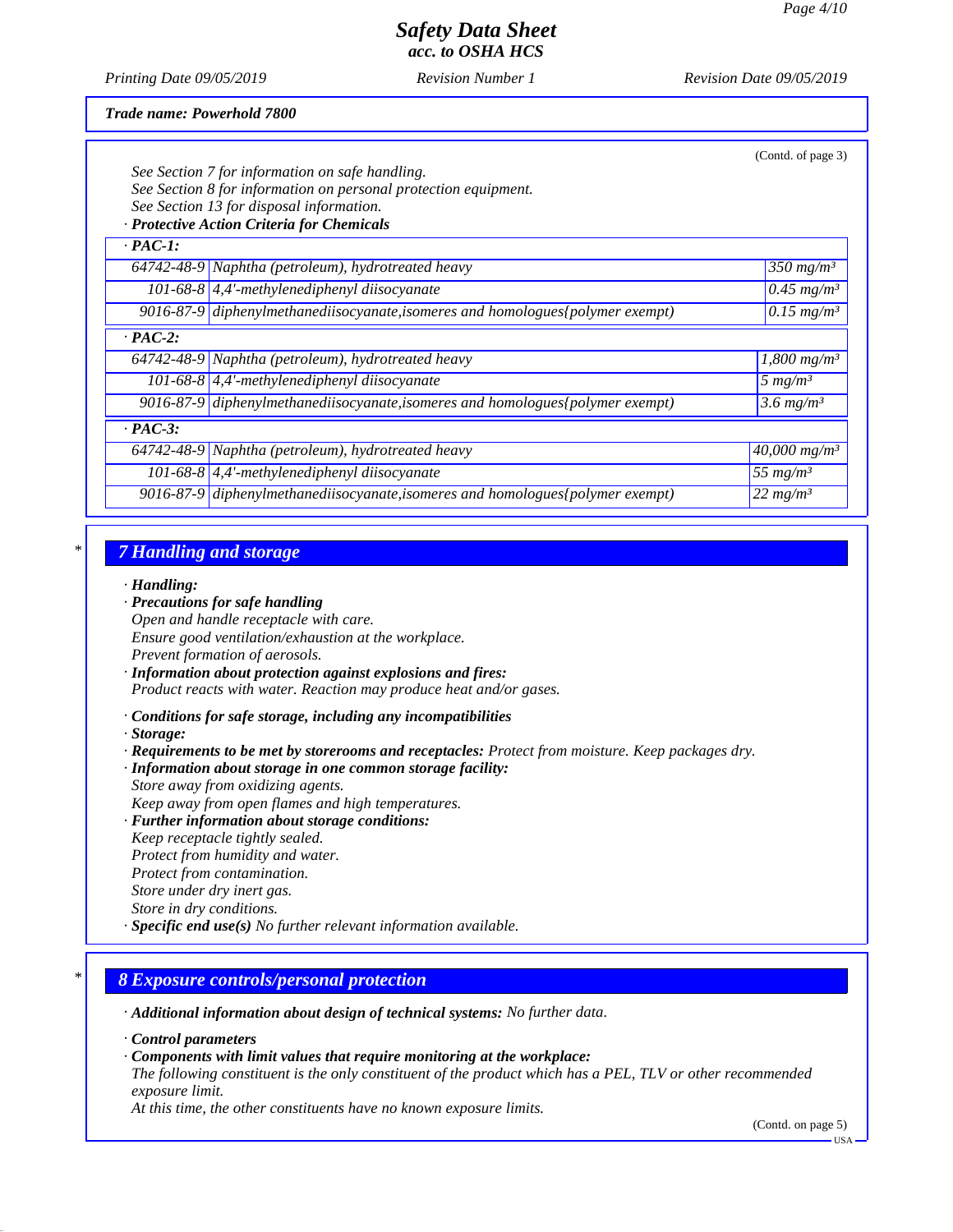*Printing Date 09/05/2019 Revision Number 1 Revision Date 09/05/2019*

*Trade name: Powerhold 7800*

*Protective work clothing*

(Contd. of page 4)

|                  | 101-68-8 4,4'-methylenediphenyl diisocyanate                                                                        |
|------------------|---------------------------------------------------------------------------------------------------------------------|
|                  | PEL Ceiling limit value: 0.2 mg/m <sup>3</sup> , 0.02 ppm                                                           |
|                  | REL Long-term value: $0.05$ mg/m <sup>3</sup> , $0.005$ ppm                                                         |
|                  | Ceiling limit value: $0.2*$ mg/m <sup>3</sup> , $0.02*$ ppm                                                         |
|                  | $*10$ -min                                                                                                          |
|                  | TLV Long-term value: $0.051$ mg/m <sup>3</sup> , 0.005 ppm                                                          |
|                  | · Additional information:                                                                                           |
|                  | MDI products have poor warning properties, since recognition of an odor is far above the TLV. Observe OSHA          |
|                  | regulations for respirator use (29 CFR 1910.134).                                                                   |
|                  | The lists that were valid during the creation were used as basis.                                                   |
|                  | · Exposure controls                                                                                                 |
|                  | · Personal protective equipment (see listings below)                                                                |
|                  | · General protective and hygienic measures:                                                                         |
|                  | Keep away from foodstuffs, beverages and feed.                                                                      |
|                  | Immediately remove all soiled and contaminated clothing.                                                            |
|                  | Wash hands before breaks and at the end of work.<br>Avoid contact with the eyes and skin.                           |
|                  | · Breathing equipment:                                                                                              |
|                  | Use approved respiratory protection equipment when airborne exposure is excessive. Consult the respirator           |
|                  | manufacturer to determine the appropriate type of equipment for a given application. Observe respirator use         |
|                  | limitations specified by the manufacturer.                                                                          |
|                  | · Protection of hands:                                                                                              |
|                  | Protective gloves                                                                                                   |
|                  | The glove material has to be impermeable and resistant to the product/the substance/the preparation.                |
|                  | · Material of gloves                                                                                                |
|                  | Nitrile rubber, NBR<br>Chloroprene rubber, CR                                                                       |
|                  | Butyl rubber, BR                                                                                                    |
|                  | The selection of the suitable gloves does not only depend on the material, but also on further marks of quality and |
|                  | varies from manufacturer to manufacturer.                                                                           |
|                  | · Penetration time of glove material                                                                                |
|                  | The exact break through time has to be found out by the manufacturer of the protective gloves and has to be         |
| <i>observed.</i> |                                                                                                                     |
|                  | $\cdot$ Eye protection:                                                                                             |
|                  |                                                                                                                     |
|                  | Tightly sealed goggles                                                                                              |
|                  |                                                                                                                     |
|                  | · Body protection:                                                                                                  |
| Apron            |                                                                                                                     |

(Contd. on page 6)

USA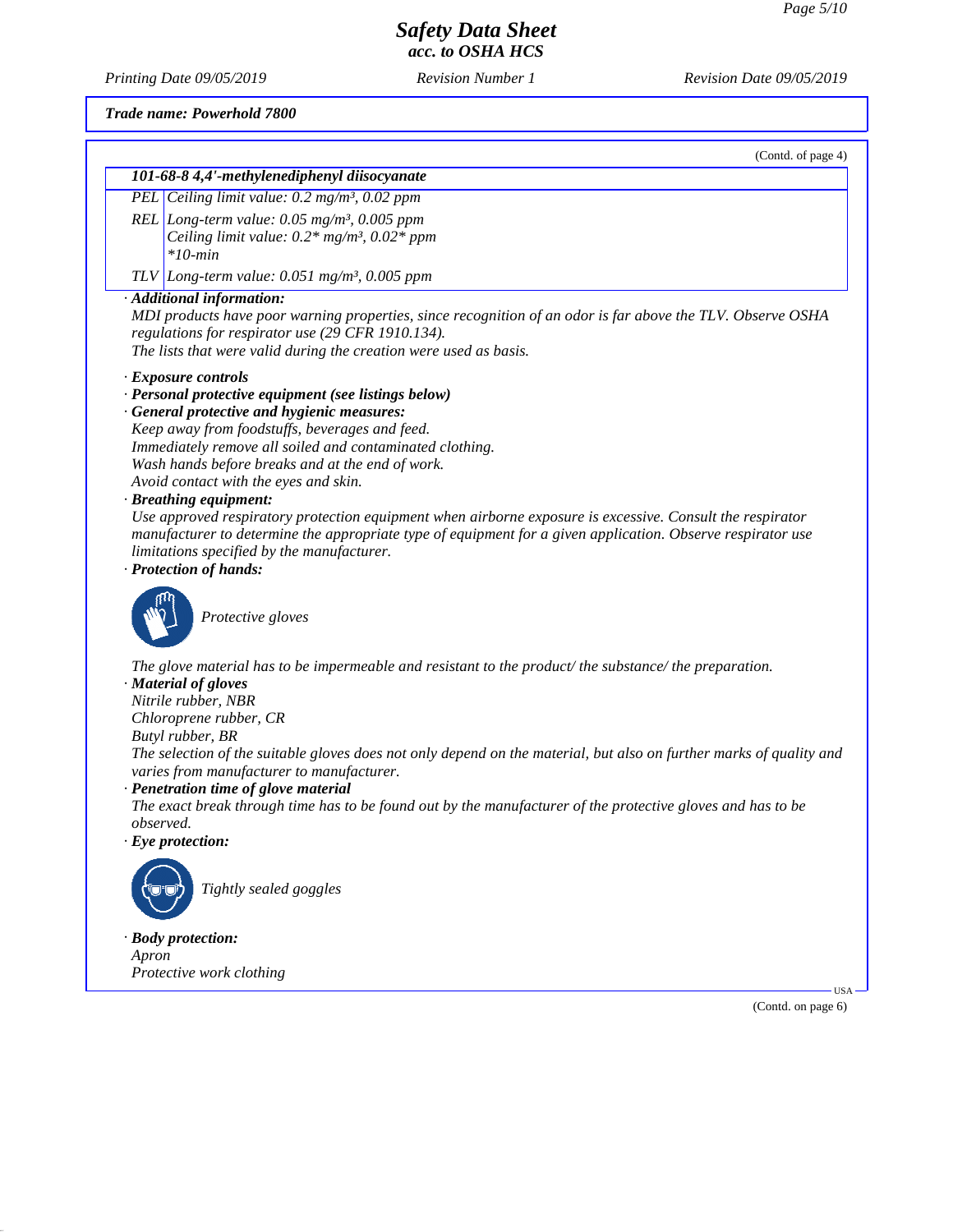*Printing Date 09/05/2019 Revision Number 1 Revision Date 09/05/2019*

*Trade name: Powerhold 7800*

(Contd. of page 5)

| · Information on basic physical and chemical properties    |                                   |  |  |
|------------------------------------------------------------|-----------------------------------|--|--|
| <b>General Information</b>                                 |                                   |  |  |
| $\cdot$ Appearance:                                        |                                   |  |  |
| Form:                                                      | Paste                             |  |  |
| Color:                                                     | Red-brown                         |  |  |
| $\cdot$ Odor:                                              | Sweetish                          |  |  |
| · Odor threshold:                                          | Not determined.                   |  |  |
| $\cdot$ pH-value:                                          | Not determined.                   |  |  |
| Change in condition                                        |                                   |  |  |
| <b>Melting point:</b>                                      | Undetermined.                     |  |  |
| <b>Boiling point:</b>                                      | Undetermined                      |  |  |
| · Flash point:                                             | Not applicable.                   |  |  |
| · Flammability (solid, gaseous):                           | Not applicable.                   |  |  |
| · Decomposition temperature:                               | Not determined.                   |  |  |
| · Auto igniting:                                           | Product is not selfigniting.      |  |  |
| · Danger of explosion:                                     | Not determined.                   |  |  |
| · Flammable limits:                                        |                                   |  |  |
| Lower:                                                     | Not determined                    |  |  |
| <b>Upper:</b>                                              | Not determined                    |  |  |
| · Vapor pressure:                                          | Not determined.                   |  |  |
| · Specific gravity:                                        | 1.27                              |  |  |
| · Relative density                                         | Not determined.                   |  |  |
| · Vapor density                                            | Not determined.                   |  |  |
| $\cdot$ Evaporation rate                                   | Not determined.                   |  |  |
| · Solubility in / Miscibility with                         |                                   |  |  |
| Water:                                                     | Not miscible or difficult to mix. |  |  |
| · Partition coefficient (n-octanol/water): Not determined. |                                   |  |  |
| · Viscosity:                                               |                                   |  |  |
| Dynamic:                                                   | Not determined.                   |  |  |
| Kinematic:                                                 | Not determined.                   |  |  |
| · Solvent content:                                         |                                   |  |  |
| Organic solvents:                                          | Not available                     |  |  |
| Solids content:                                            | Not available.                    |  |  |
| $·$ Other information                                      | VOC content: $<$ 100 g/l          |  |  |

# *\* 10 Stability and reactivity*

*· Reactivity No further relevant information available.*

*· Chemical stability*

*· Thermal decomposition / conditions to be avoided: Moisture*

*· Possibility of hazardous reactions Contact with moisture, other materials that react with isocyanates, or temperatures above 350F, may cause polymerization.*

(Contd. on page 7)

USA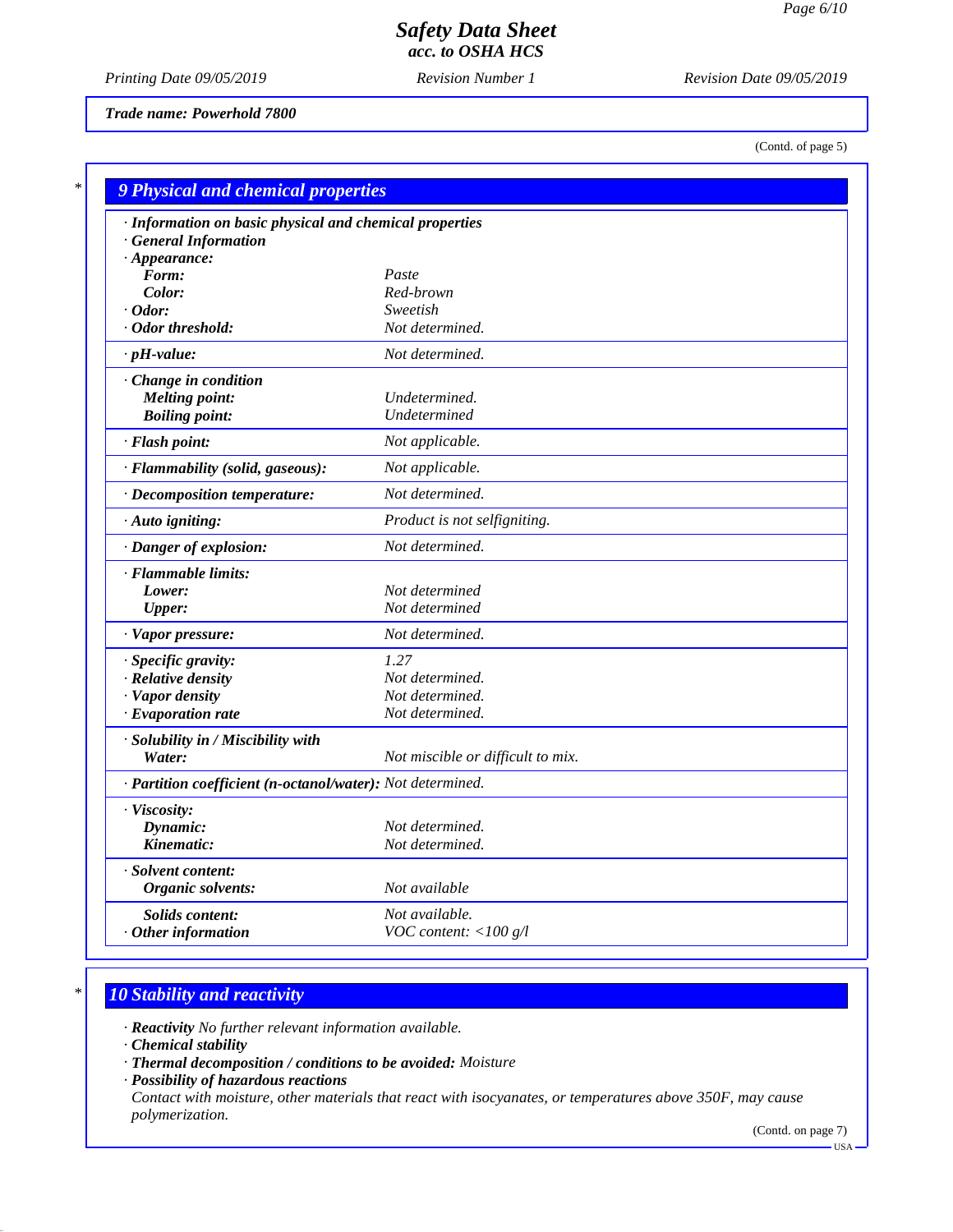*Printing Date 09/05/2019 Revision Number 1 Revision Date 09/05/2019*

#### *Trade name: Powerhold 7800*

|                                                                     | (Contd. of page 6) |
|---------------------------------------------------------------------|--------------------|
| <b>Conditions to avoid</b> Avoid high temperatures. Avoid freezing. |                    |
| · Incompatible materials:                                           |                    |
| Reacts with amines.                                                 |                    |
| Reacts with alcohols.                                               |                    |
| Reacts with alkali (lyes).                                          |                    |
| Reacts with water.                                                  |                    |
| Copper and copper alloys.                                           |                    |
| · Hazardous decomposition products:                                 |                    |
| Carbon monoxide                                                     |                    |
| Carbon dioxide                                                      |                    |
| Nitrogen oxides                                                     |                    |
| <i>Isocyanate</i>                                                   |                    |
| Isocyanic acid                                                      |                    |
| Possible in traces.                                                 |                    |
| Hydrogen cyanide (prussic acid)                                     |                    |
|                                                                     |                    |
|                                                                     |                    |

### *\* 11 Toxicological information*

*· Information on toxicological effects*

*· Acute toxicity:*

*· LD/LC50 values that are relevant for classification:*

*64742-48-9 Naphtha (petroleum), hydrotreated heavy*

*Oral LD50 >5,000 mg/kg (rat)*

*Dermal LD50 >3,000 mg/kg (rab)*

### *101-68-8 4,4'-methylenediphenyl diisocyanate*

*Oral LD50 2,200 mg/kg (mouse)*

*· Primary irritant effect:*

*· on the skin: Irritant to skin and mucous membranes.*

*· on the eye:*

*Causes serious eye irritation.*

*Vapors may be irritating to the eyes.*

*· Sensitization:*

*Inhalation - Sensitization possible through inhalation.*

*Skin Contact - Sensitization possible through skin contact.*

*· Additional toxicological information:*

*The product shows the following dangers according to internally approved calculation methods for preparations: Harmful Irritant*

### *· Carcinogenic categories*

| · IARC (International Agency for Research on Cancer)    |                                                                                 |       |  |
|---------------------------------------------------------|---------------------------------------------------------------------------------|-------|--|
|                                                         | $101-68-8$ 4,4'-methylenediphenyl diisocyanate                                  |       |  |
|                                                         | 9016-87-9 diphenylmethanediisocyanate, isomeres and homologues {polymer exempt) |       |  |
| · NTP (National Toxicology Program)                     |                                                                                 |       |  |
| None of the ingredients is listed.                      |                                                                                 |       |  |
| · OSHA-Ca (Occupational Safety & Health Administration) |                                                                                 |       |  |
|                                                         | None of the ingredients is listed.                                              |       |  |
|                                                         |                                                                                 | USA · |  |

(Contd. on page 8)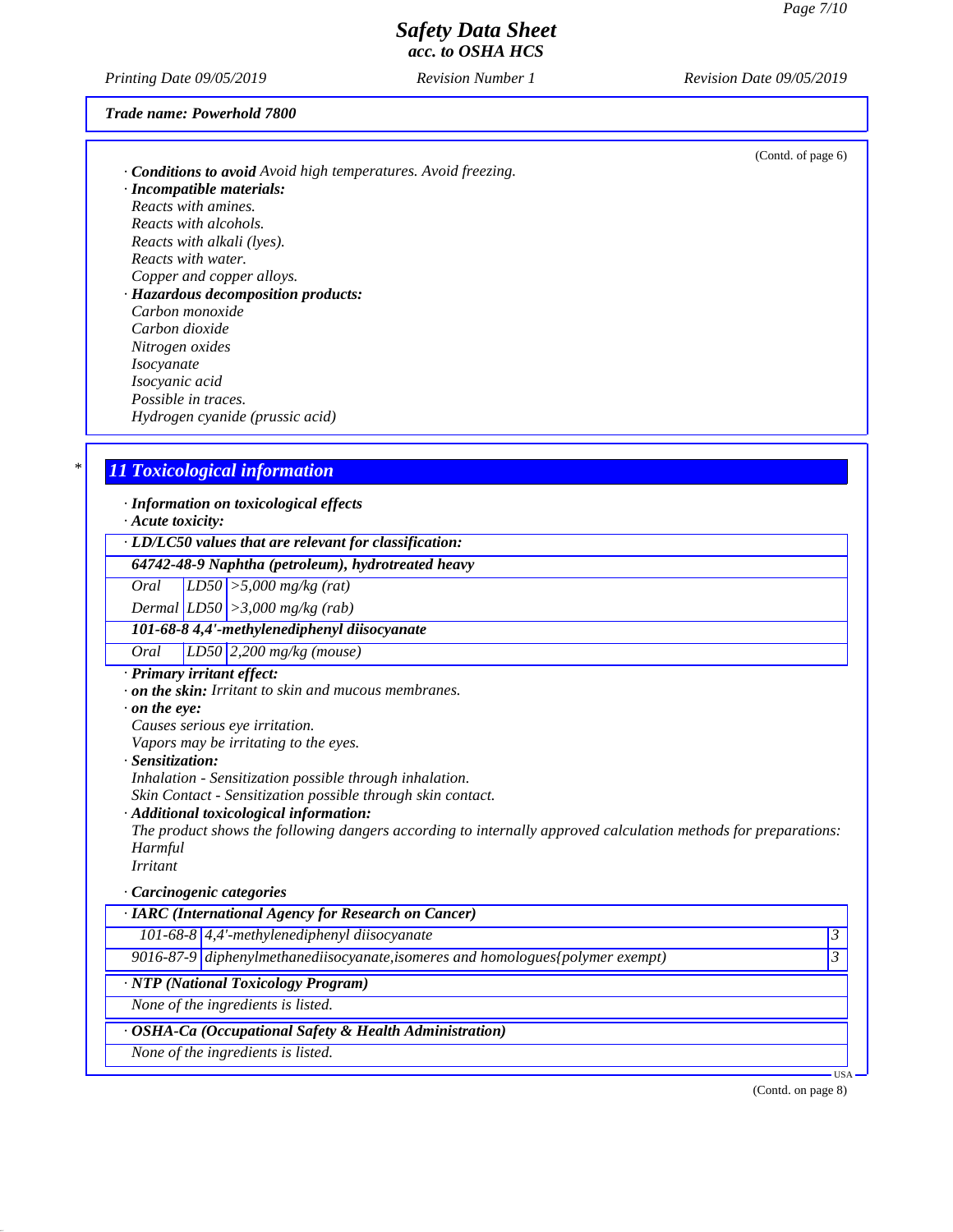*Printing Date 09/05/2019 Revision Number 1 Revision Date 09/05/2019*

#### *Trade name: Powerhold 7800*

(Contd. of page 7)

## *\* 12 Ecological information*

- *· Toxicity*
- *· Aquatic toxicity: No further relevant information available.*
- *· Persistence and degradability No further relevant information available.*
- *· Behavior in environmental systems:*
- *· Bioaccumulative potential No further relevant information available.*
- *· Mobility in soil No further relevant information available.*
- *· Additional ecological information:*
- *· General notes: At present there are no ecotoxicological assessments.*
- *· Results of PBT and vPvB assessment*
- *· PBT: Not applicable.*
- *· vPvB: Not applicable.*
- *· Other adverse effects No further relevant information available.*

### *\* 13 Disposal considerations*

*· Waste treatment methods*

*· Recommendation: Must be specially treated adhering to official regulations.*

*· Uncleaned packagings:*

*· Recommendation: Disposal must be made according to official regulations.*

| $\cdot$ UN-Number                            |                                                      |
|----------------------------------------------|------------------------------------------------------|
| · DOT, ADN, IMDG, IATA                       | not regulated                                        |
| · UN proper shipping name                    |                                                      |
| · DOT, ADN, IMDG, IATA                       | not regulated                                        |
| $\cdot$ Transport hazard class(es)           |                                                      |
| · DOT, ADN, IMDG, IATA                       |                                                      |
| $\cdot Class$                                | not regulated                                        |
| · Packing group                              |                                                      |
| · DOT, IMDG, IATA                            | not regulated                                        |
| · Environmental hazards:                     | Not applicable.                                      |
| · Special precautions for user               | Not applicable.                                      |
| · Transport in bulk according to Annex II of |                                                      |
| <b>MARPOL73/78 and the IBC Code</b>          | Not applicable.                                      |
| · Transport/Additional information:          | Not dangerous according to the above specifications. |
| · UN "Model Regulation":                     | not regulated                                        |

(Contd. on page 9)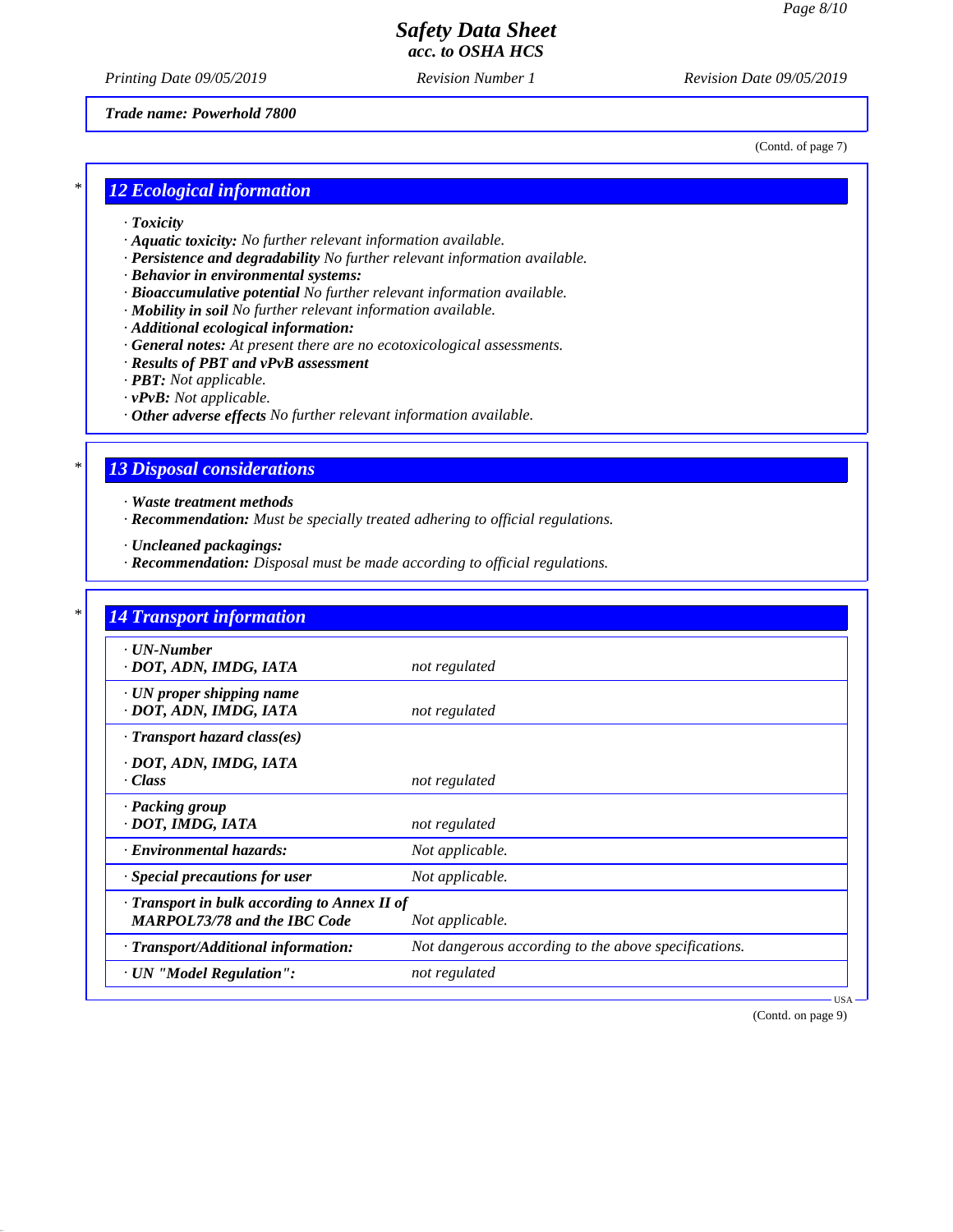*Printing Date 09/05/2019 Revision Number 1 Revision Date 09/05/2019*

*Trade name: Powerhold 7800*

(Contd. of page 8)

| $*1$ |                                  |  |  |
|------|----------------------------------|--|--|
|      | <b>15 Regulatory information</b> |  |  |
|      |                                  |  |  |

*· Safety, health and environmental regulations/legislation specific for the substance or mixture · Sara*

*· Section 355 (extremely hazardous substances):*

*None of the ingredients is listed.*

*· Section 313 (Specific toxic chemical listings):*

*101-68-8 4,4'-methylenediphenyl diisocyanate*

*9016-87-9 diphenylmethanediisocyanate,isomeres and homologues{polymer exempt)*

*· TSCA (Toxic Substances Control Act):*

*All components of this product are on the TSCA Inventory or are exempt from TSCA Inventory requirements.*

#### *· Proposition 65*

*Please contact H.B. Fuller for more information regarding Proposition 65 on this product: reg.request@hbfuller.com .*

*· (DSL) Canada Dosmestic Substance List*

*All components of this product are on the DSL(Canada Domestic Substance list) or are exempt from DSL requirements.*

*· New Jersey Right-to-Know List:*

*101-68-8 4,4'-methylenediphenyl diisocyanate*

*9016-87-9 diphenylmethanediisocyanate,isomeres and homologues{polymer exempt)*

*· New Jersey Special Hazardous Substance List:*

*None of the ingredients is listed.*

*· Pennsylvania Right-to-Know List:*

*101-68-8 4,4'-methylenediphenyl diisocyanate*

*· Pennsylvania Special Hazardous Substance List:*

*101-68-8 4,4'-methylenediphenyl diisocyanate E* 

#### *· Cancerogenity categories*

*· EPA (Environmental Protection Agency)*

*101-68-8 4,4'-methylenediphenyl diisocyanate D, CBD*

*9016-87-9 diphenylmethanediisocyanate,isomeres and homologues{polymer exempt) CBD*

*· TLV (Threshold Limit Value established by ACGIH)*

*None of the ingredients listed.*

*· MAK (German Maximum Workplace Concentration)*

*101-68-8 4,4'-methylenediphenyl diisocyanate 4* 

*9016-87-9 diphenylmethanediisocyanate,isomeres and homologues{polymer exempt) 4* 

*· NIOSH-Ca (National Institute for Occupational Safety and Health)*

*None of the ingredients is listed.*

*· National regulations:*

*· Information about limitation of use:*

*Workers are not allowed to be exposed to the hazardous carcinogenic materials contained in this preparation. Exceptions can be made by the authorities in certain cases.*

*· Water hazard class: Water hazard class 2 (Self-assessment): hazardous for water.*

(Contd. on page 10)

USA